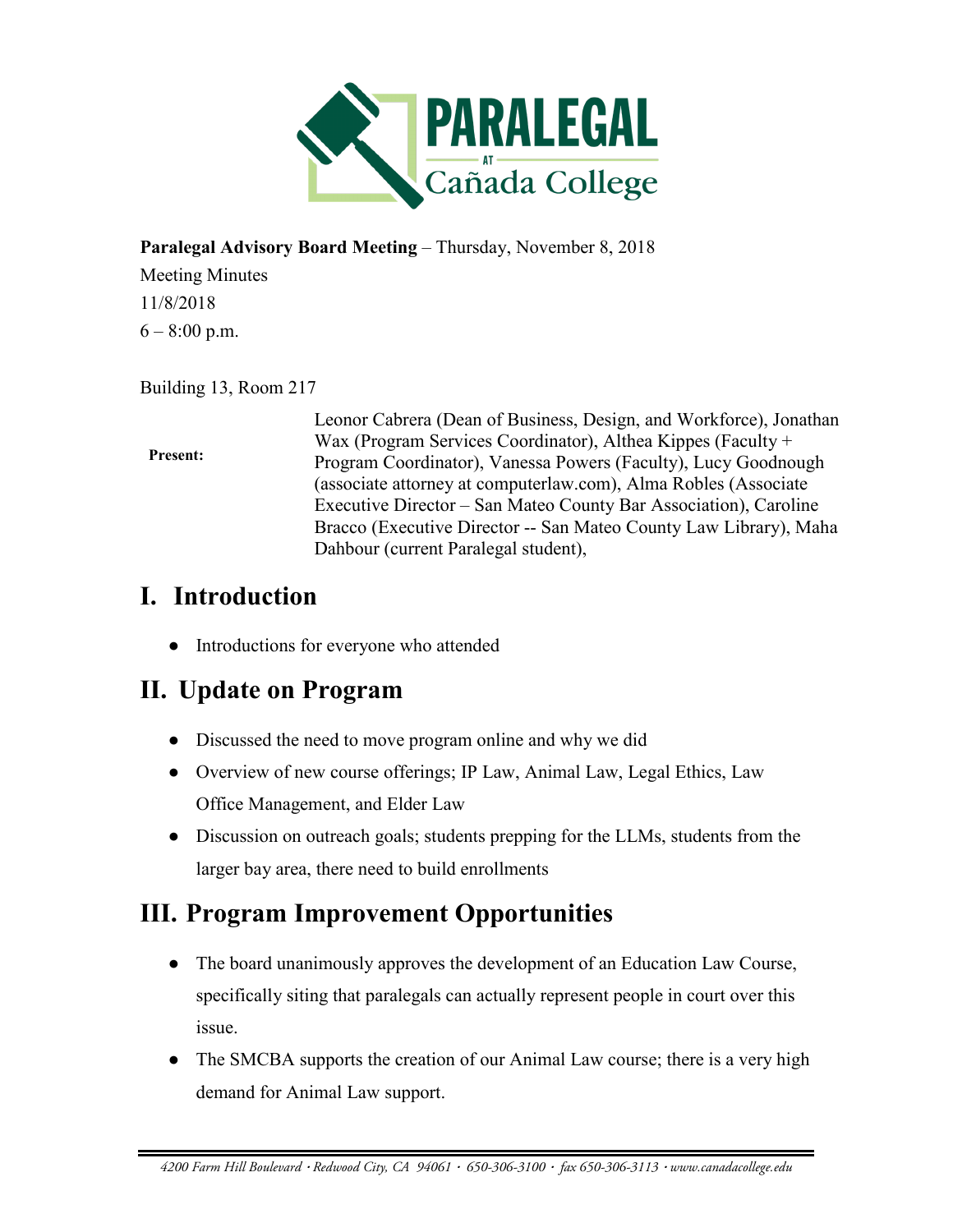

- The board unanimously approves the creation of our Animal Law, Elder Law, and IP Law courses.
- The SMCBA is looking to start paralegal referrals and would love to partner with us. Attorneys need to oversee their work, but they could take a partner.
- San Mateo County Courts is looking to grow their self-help program; there is an opportunity to place our students there to get experience. They have a new grant to support this work.
- The board supports the program moving back to being in person if enrollments go up.
- Hague Convention Services would be something that would be very useful in IP Law.
	- There is a need for international service of process, a particular type of electronic litigation.
	- Inner-State Recovery Act has impacted electronic litigation
- Community Law Night would be a good opportunity to engage the community, the SMCBA would support this engagement.
- Discussion on online student challenges and challenges.
- Notary course would be valuable to add to us.

# **IV. Legal Secretary Certificate**

- They have heard differing things on the viability of going in this direction, The board unanimously approves the development of a Legal Secretary Certificate or Program.
- People can charge a lower rate for Legal Secretary Services, so they are in demand. There is also an opportunity for students to go into business for themselves.
- The L.S.I. would support this course/certificate